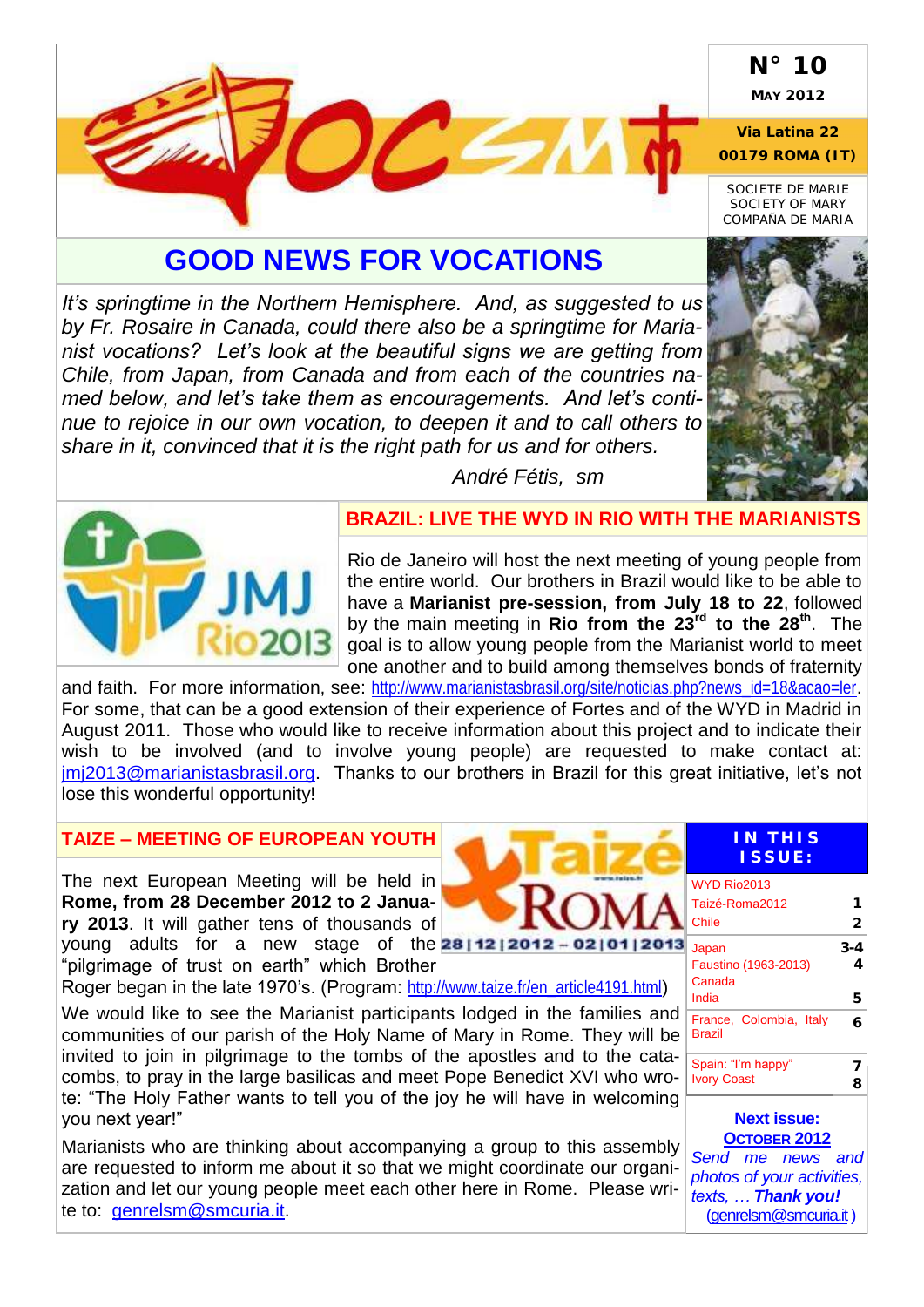#### **2** VOCSM 10

# A vocational renewal in **Chile**

*This year marked, for the Region of Chile, a vocational turnaround: we have two pre-novices and one young man is in the novitiate in Santiago. When asked "What is your secret?" Fr. Jesús Herreros, SM, responded:*

We really have had no lines of vocational work for years. Perhaps only vocational failures.

What is happening for us now is the work of God's grace.

One of the young men (28 years old), not from any of our works, but an altar server in a parish since his boyhood, lived nearby us for two years and is now in the novitiate.

His contact was through a person who knows us.

Of the other two, who are now pre-novices, one comes from the Instituto Linares. He had an attraction since his youth and personal monitoring from Fr. Angel Pardo. He did two years at the university and decided to follow the Lord's call at age 20.

The other young man switched from the Marianist school to another institute at age twelve. But he came back as a former student, after his higher studies. He was in contact with the youth lay communities and the Faustino Movement during a period of four years. Now at age 26 he has entered the pre-novitiate.



*Do you have specifically vocational activities?*

Personal follow-up is what we consider most effective up until now. And also the age of maturity for following Jesus Christ.

In the lay communities of Colegio Santa María de la Cordillera, we have had several reflections on the theme of vocations and we have received suggestions from the lay persons.

We have held days of prayer, both at the level of the Region and on those proposed by the Church. We have held some vocational retreats with teenagers in their last years of school.

The Faustino Movement has always had some days for vocational reflection.

I have regularly sent out Christian and vocational messages to a list of young alumni, who had a good participation in Christian life.

#### *And the Region's brothers, how do they participate?*

Vocational concern and hope have never been lost in the Region. We have insisted upon prayer and the project of "network with the Marianist Family" [a prayer chain for vocations organized in the Marianist Family: see Vocsm No. 2]

*Would you like to share with us some of your convictions?*

My conviction is that we must make efforts to contact our young alumni who have religious concerns and who are already of an age to discern their future. Then there has to be personal follow-up.  $\rightarrow \rightarrow \rightarrow \rightarrow$ 



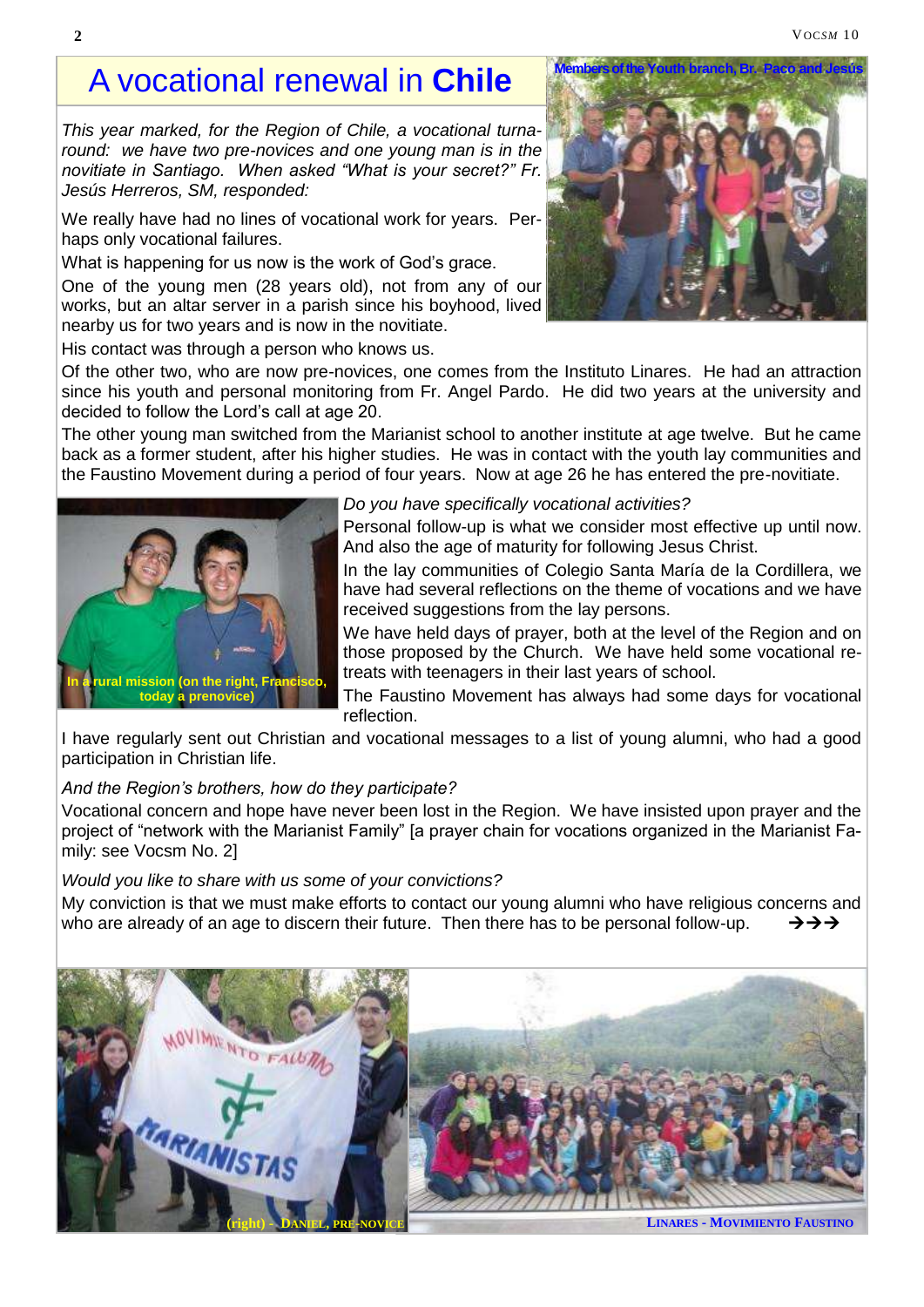In my community, Puente Alto, we have a weekly Mass with persons from the Marianist Family and on that occasion we frequently talk about vocation and the following of Christ.

My conviction is that among young adults who consider their Christian life important is where we need to follow up in caring for and planting the religious vocation.

But we also need to pay more attention to the Faustino Movement and its Christian life.

*Thank you, Jesus! For us also, let's not lose the concern and hope for vocations! And let us pray for the three young men in formation.*



# **VOCATION PROMOTION ACTIVITIES IN JAPAN**



In April 2011, Father Jean-Baptiste Aoki became the Regional Superior and I [Fr. André Hirokazu Takada] was named Vocation Director. I did not know what to do to promote vocations. But I began by establishing contact with young people; I met with the FMI vocation team once a month and I took the first steps towards what seems to me today to be an area of possible development.

**In November 2011** there took place a **"Formation Meeting of Catholic students of Marianist Schools."** We used the personal addresses that we had, we also placed ads in the Catholic newspapers and parish bulletins

referring readers to the activities indicated on the Marianist website. Several young people showed interest, according to their availability, some even beyond our own contact list. And so we discovered the importance of advertisements.

At the end, there were two participants who came from our schools in Tokyo (Gyosei) and Sapporo (Kosei). We profited from the familial atmosphere that developed among us. We realized that it would be possible to broaden that experience by going out to our alumni whom we had not contacted in past years, thus opening up new opportunities.

In **February 2012** we organized the same formation meeting, but inviting also our alumni. At that **"Meeting of the Marianist Spirit of Formation for Youth,"** there were more participants, especially girls, and a very familial spirit. We became aware of the desire of the young people for a place where they could meet. Going deeper into baptism in particular, so dear to Father Chaminade, we offered other opportunities for meeting and teaching, as well as time for common prayer.

We were very happy to see the importance given by the young people to prayer and that confirmed for us that we must commit ourselves to it seriously. On **April** 27 we organized a first **"Youth Mee-**

**ting"** at Chaminade Shudoin. In order to respond to the wish of the young people to deepen their understanding of Father Chaminade, we made translations of the six brochures printed at the time of his beatification. We are also preparing material to deepen their awareness of Faustino, who is an attractive example for youth.

In Japan there are 5 Marianist schools. At the end of **March** we proposed a 3-day activity: "**Prayer Formation Meeting** for Christian Students of the Marianist Schools." This has been held for more than twenty years, and it served us as the base for the April meeting. *(continuación )*

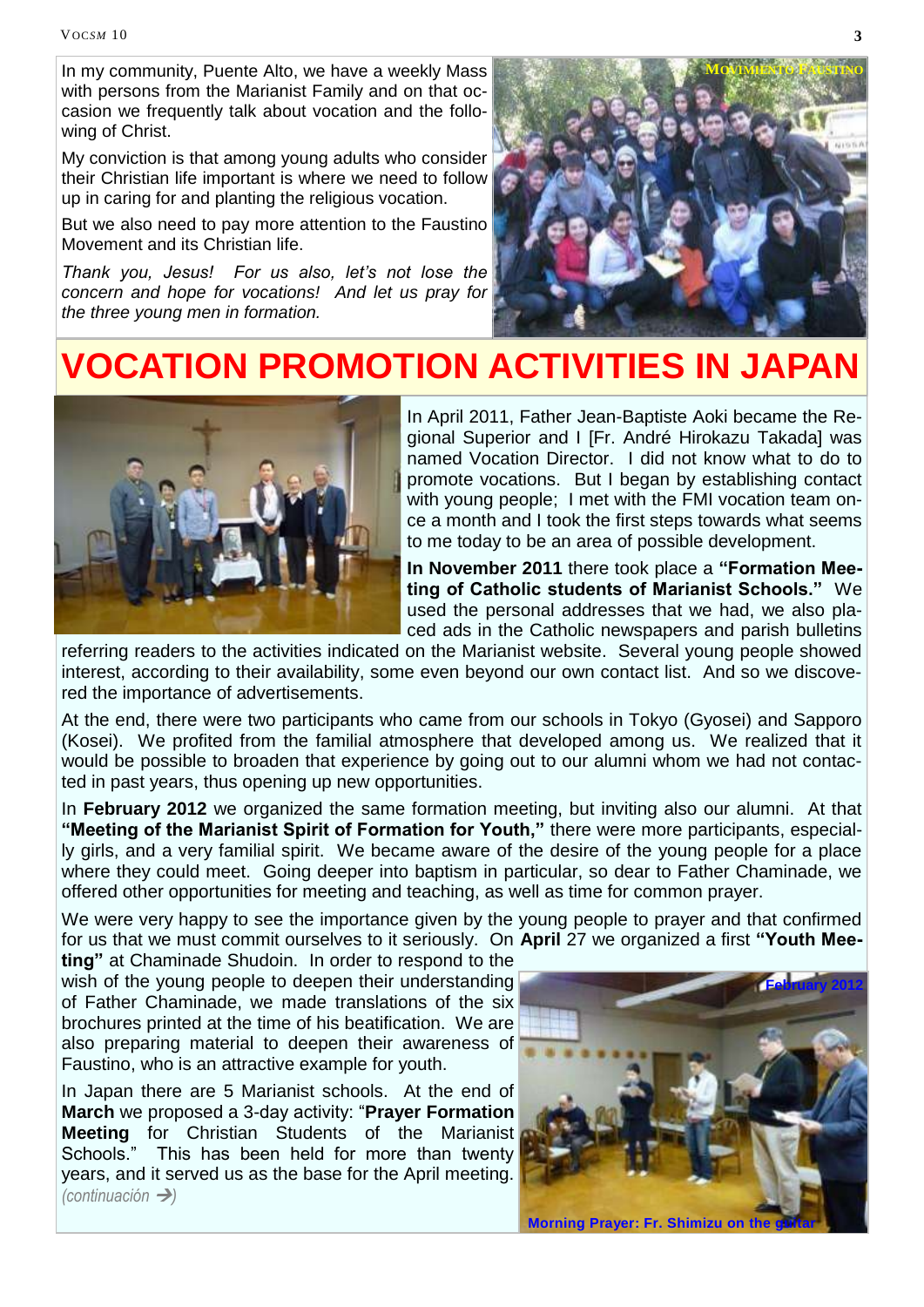**JAPAN (2)** In the past, the religious took charge of all aspects of the meeting; this time, the director of teaching, Fr. Yamasaki, asked for a greater participation by the teachers in the schools. From four of the five schools twenty-eight persons came: sixteen students, boys and girls, and twelve adults (teachers, alumni directors and religious). There were 9 girls who participated: 7 from Kokagakuen (FMI, Tokyo), and 2 from Kaisei (SM, Nagasaki) and 7 boys.

The below-freezing weather and the snow did not impede our activities. We spent all the day in our rooms, and even during meals, in meditation. The **March - Prayer Formation Meeting** three days passed very quickly. Thanks to the very helpful conferences of Fr. Yamasaki, the students were able to examine their faith life. All of us, students, alumni, teachers, religious, deepened the bonds we had developed from our experience in the Marianist schools.

These new proposals for promoting vocations in Japan take into account the situation of the Region and other factors. We think that even if only one single person came to understand the Marianist charism more deeply, that would already be a fruit of these activities. With the help of many persons, we want to continue along this path in developing other activities for fostering vocations.

*P. André Hirokazu Takada, sm*

**Prayer Formation** 



### **FAUSTINO – March 3, 1963 – March 3, 2013: 50 years!**



March 3, 1963, will mark the  $50<sup>th</sup>$  anniversary of the death of Venerable Faustino in Valencia. Today he is the model for thousands of young people around the world. And you, what do you intend to do with young people to mark that anniversary and help them to know Faustino? Your ideas are welcome! Share them with us!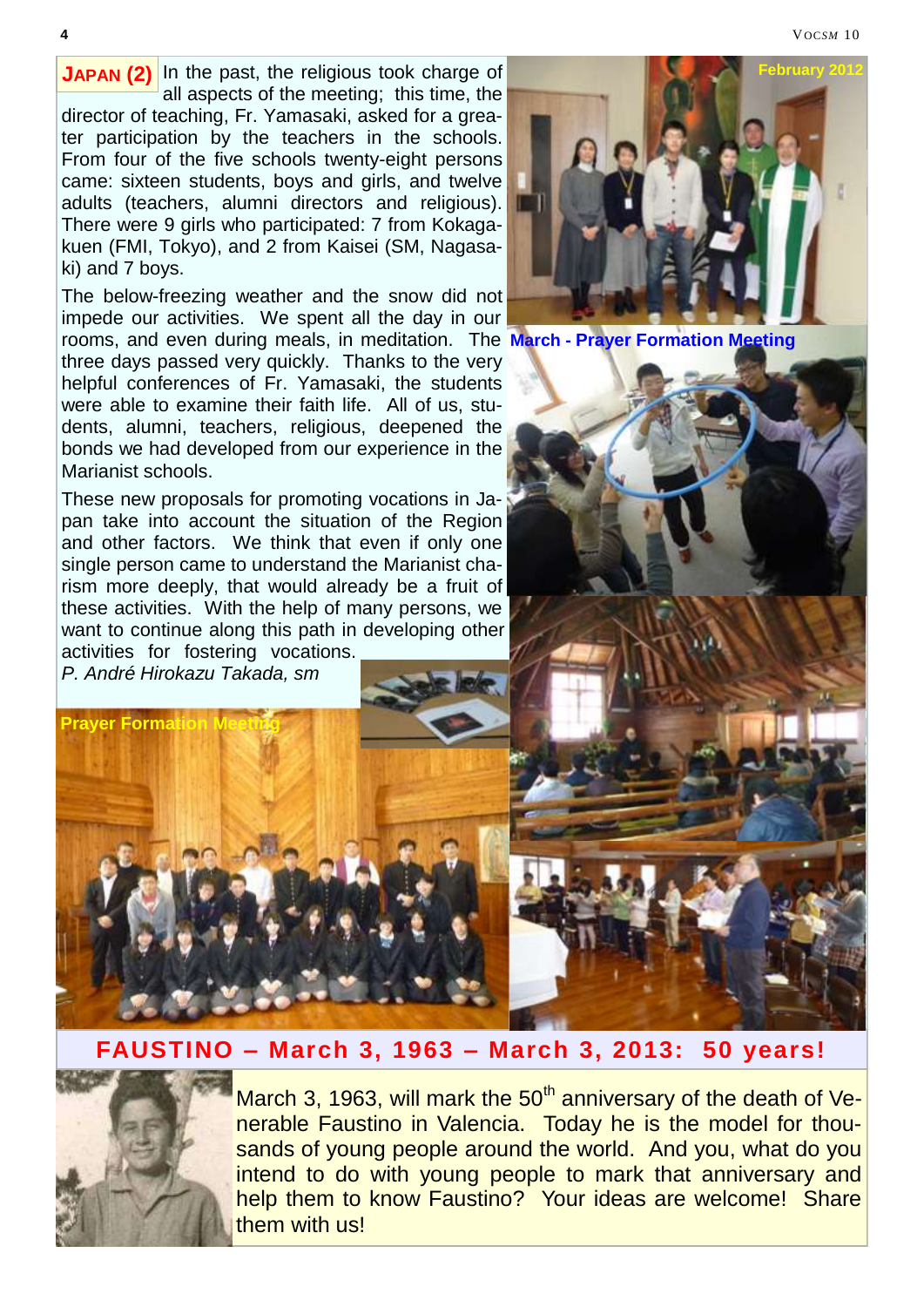## **CANADA:** *Québec: springtime with a vocational flavor*

Our religious had the opportunity to experience an intense moment of vocational flavor on Easter Monday, April 10, 2012.

There was a meeting that day at the *chalet* near Maison Chaminade in Lévis for a spring fling with a very special character: tasting maple taffy. It was a chance for joyful reunions and lots of exchanges about recent activities. After an opening prayer we shared current and future activities: involvement in the preparation for the next General Chapter, recent news from Haiti…. A surprise announcement: that Serge, an adult member of the *Single Men's Group* of St-Henri had been accepted to advance towards novitiate formation.

This gentleman arrived and joined the celebration, which moved outside near the chalet where, over a crackling fire, the maple syrup was heated up to the concentration point necessary for the *pull.* The *pull?* 

Boiling jets of blond and steaming syrup are splashed on snow that has been tamped down hard and, instantly, it becomes a sweet and exquisite maple *caramel*, golden and flexible: the *pull* is rolled around a wooden paddle to savor it while chatting about the wonders of springtime.

The "springtime"? Melting snow in March-April, when the temperature swings back and forth around the freezing point between night and day. Under the bark of our maples comes up a clear and slightly sugary sap, reduced to syrup by boiling in the *sugar shacks.* As the song goes:

*"let's go in caravan to the shack, ho he ho, there's never too much syrup to taste, to taste the maple syrup!"* 

A symbol! Yes, after a long sterile vocation winter, would this not be a sign of the return of a *Marianist vocational springtime?* A very tenuous sign, perhaps *(one swallow does not a springtime make)*, but a very clear encouragement to welcome all types of new vocations to our Marianist life, and **to strongly believe in it**, not just on a scheduled day each year, but all year long. It is God who calls and sends vocations and who supports them by his grace: it is up to us to foster their culturing, their maturation. According to the latest information, Serge goes to work during the week and comes to spend the weekends in our communities, starting with that of the Marianist Center of Saint-Henri; he will take a month's vacation to share the life of our brothers in Haiti and to determine how he wants to proceed.... A swallow that just might announce that lots of others are coming… *P. Rosaire Côté, sm*



All over the District trips are being planned or contacts being made for "Come and See" programs and diocesan vocation camps to be visited. Activities are planned or already realized in **Kerala, Karnataka**, **Tamil Nadu INDIA**

(twice with already 60 contacts and a "Come and See" planned for the 3rd-4th week of May), **Andhra Pradesh** (two visits and a "Come and See" program at our Jacob Gapp School in Khammam), **Orissa**  (visit and "Come and See"), **Jharkhand**, (a tour and a "Come and See" in May, 13-19, at the novitiate, in collaboration with the FMI Sisters) and **Bihar**.

*Congratulation for this great energy for vocational ministry! We wish great success to our brothers and sisters!* (Newsletter 2012 March – page 7)

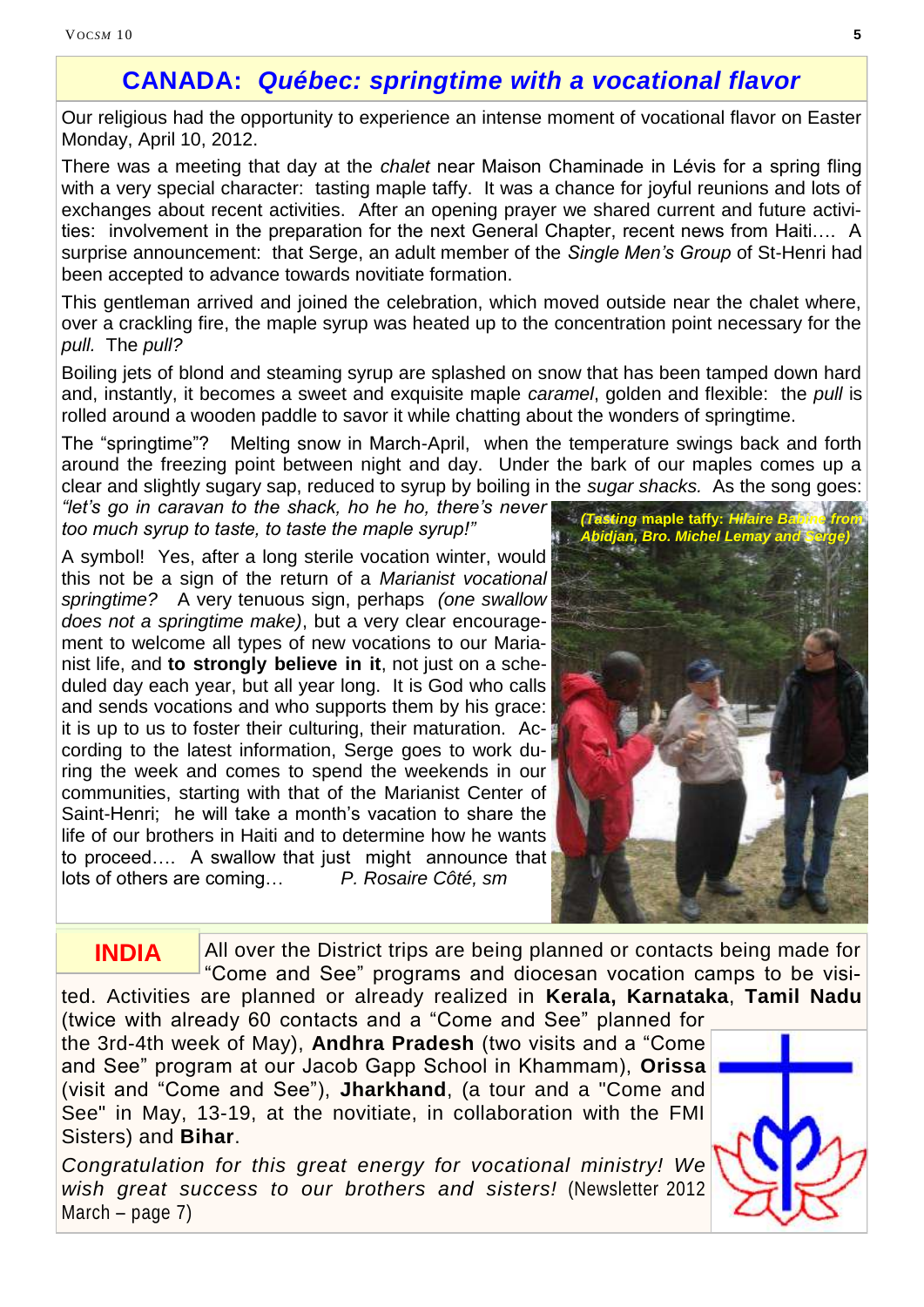**6** VOC*SM* 10

### **FRANCE: a year for promoting the consecrated life**

Youth and Vocation Ministry of the Church in France. It began with a two-day gathering of 600 religious of under 45 years of age: **"Brother & Sister Act, Missionaries of Hope."** Two Marianist des jeunes religieux et religieuses de France... brothers and one sister participated. It was a time of reflection, prayer and celebration. To read the texts of the talks and testimonies: [http://www.viereligieuse.fr/-Brother-Sister-Act-Missionnaires-.html?](http://www.viereligieuse.fr/-Brother-Sister-Act-Missionnaires-.html?debut_articles=10#pagination_articles) [debut\\_articles=10#pagination\\_articles](http://www.viereligieuse.fr/-Brother-Sister-Act-Missionnaires-.html?debut_articles=10#pagination_articles)

To show the vitality and youth of religious life in France a "flashmob" was organized in front of the Cathedral of Notre-Dame de Paris. See: <http://www.dailymotion.com/embed/video/xo99fm>

Then there is another video of dance: "Have you considered the adventure of the religious life?" [http://www.dailymotion.com/video/](http://www.dailymotion.com/video/xq5thy_brother-sister-act-2_webcam?start=7) xq5thy brother-sister-act-2 webcam?start=7 in which Guillaume Gervet, SM, appears twice. Several other events are now being prepared.



It has been launched by the National Service for



#### **COLOMBIA: Follow Jesus on Facebook**

To promote Marianist religious life, a Facebook page: "Quiero ser marianista comprometido con la causa di Jesus" *["I want to be a committed Marianist for the cause of Jesus" ]* and a vidéo: "Ser Marianista es…" *["To be a Marianist is…."]* which you can find on that page. Take a look!

## **ITALY: PRAYER BY THE MARIANIST FAMILY FOR VOCATIONS**

At the initiative of Fr. Salvatore Santacroce, provincial director of vocation ministry, all the communities of lay Marianists, sisters and brothers formed a relay for a week of continuous Eucharistic adoration for vocations. He writes: "Thanks to each and every one for their response…. It is a beautiful thing to know that all the Marianist Family will be united in that prayer. Humbly, but with fidelity, let us respond to the invitation of the Lord: 'And I sought for someone among them, that should build up the wall, and stand in the gap….' (Cf. Ez 22:30). Let us remain faithful."



**BRAZIL - BAURU**

Taking the ecumenical center of Taizé, France, as an inspiration and model of prayer, the Marianist religious of Bauru began last March a moment of

prayer especially for youth. Every second Saturday of the month, Casa Chaminade is transformed into

a little "Madeleine," for the youth of Bauru to be able to have a moment of encounter with God.

It is a moment of gratitude, tranquility, silence, sharing and personal and community prayer. Those who participated in the meetings of March, April and May and who did not know about the dynamic of Taizé approved the initiative and the whole process of prayer.

The invitation is always open to all the youth who would like a time for recollection and prayer. Come pray with us….

More photos at [www.marianistasbrasil.org](http://www.marianistasbrasil.org/) or on el grupo Taizé en Bauru on Facebook.



**VOC***SM — NEXT* **issue: October 2012**.

**THANK YOU** for sending news and photos about your activities, texts, ... Thanks! (genrelsm@smcuria.it)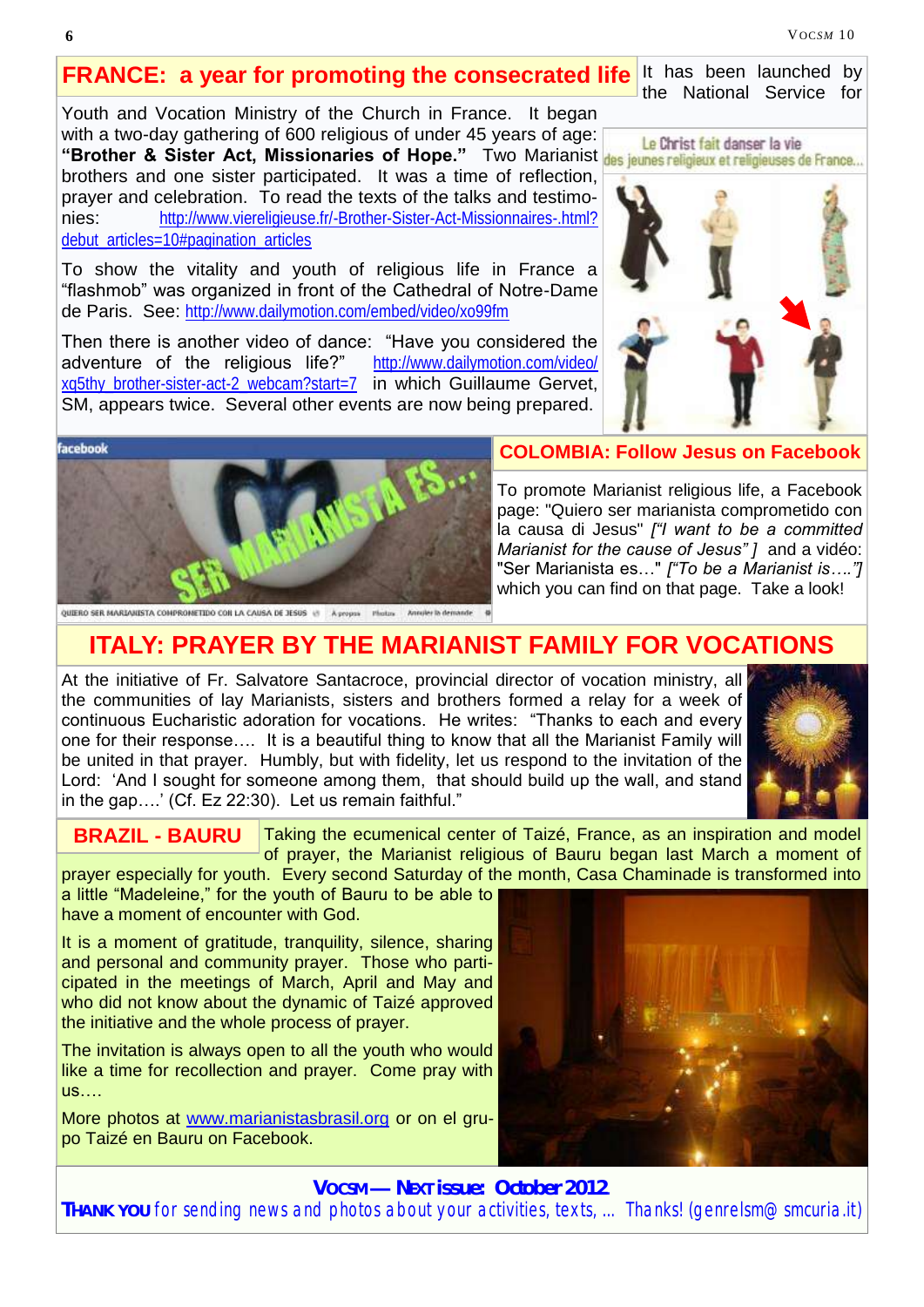# **SPAIN: I'm happy, ask me: Why?**

**This message was sent to all the brothers of the Province of Spain for the XLIX World Day of Prayer for Vocations. Attached was a pin with the words: I'm happy, ask me: Why?**

#### Dear Brother,

Benedict XVI, two years ago, recalled to us on this same occasion:

*Every priest, every consecrated person, faithful to his or her vocation, radiates the joy of serving Christ and draws all Christians to respond to the universal call to holiness. Consequently, in order to foster vocations to the ministerial priesthood and the consecrated life, and to*  be more effective in promoting the discernment of vocations, we cannot do without the *example of those who have already said "yes" to God and to his plan for the life of each individual. Personal witness, in the form of concrete existential choices, will encourage young people for their part to make demanding decisions affecting their future. Those who would assist them need to have the skills for encounter and dialogue which are capable of enlightening and accompanying them, above all through the example of life lived as a vocation.* 

I hope that besides being united with the entire Church in praying for vocations, **you will be encouraged to bear witness to all those who ask you about the joy and happiness of your consecration as a Marianist religious**.

#### *We have plenty of reasons to "give the pin"*

We are convinced that for us it is the best thing that ever happened to us. Can we keep just for ourselves alone the treasure of our vocation?

We have plenty of reasons, enthusiasm and desire to bring our grain of sand to the Province's vocation ministry. Each one of us has received a personal letter these days. In it we are invited to be conscious of the witness value of our own lives, of each of ourselves, for the sake of the young people around our works and our communities. Above all, the sincere witness of the happiness in our consecrated life. A life full of lights and shadows, evidently, but in which we are enjoying the hundredfold.



#### **Possible activities:**

- Think: if someone were to ask you if you are happy as a Marianist religious, what would you answer?

- Meditate upon the motives, the reasons and feelings that make you happy as a Marianist religious.
- Take the pin into your hands and pray to the Father. Speak face to face with him: praise, petition, thanksgiving, contemplation…
- Wear this pin for a day, a week, a month…. Answer anyone who asks you, "Why are you happy?"

- We can share in community the reasons for our happiness, the joy of living as Marianist religious.

- Give your pin to some young man you know. Dare to invite him to reflect upon the meaning and happiness of his own life. Perhaps he asks you, "And you?" … Speak to him about your vocation.

- Can you think of anything else? I'm sure you can. Take courage, get down to work!

A strong abrazo,

Rogelio Núñez, SM